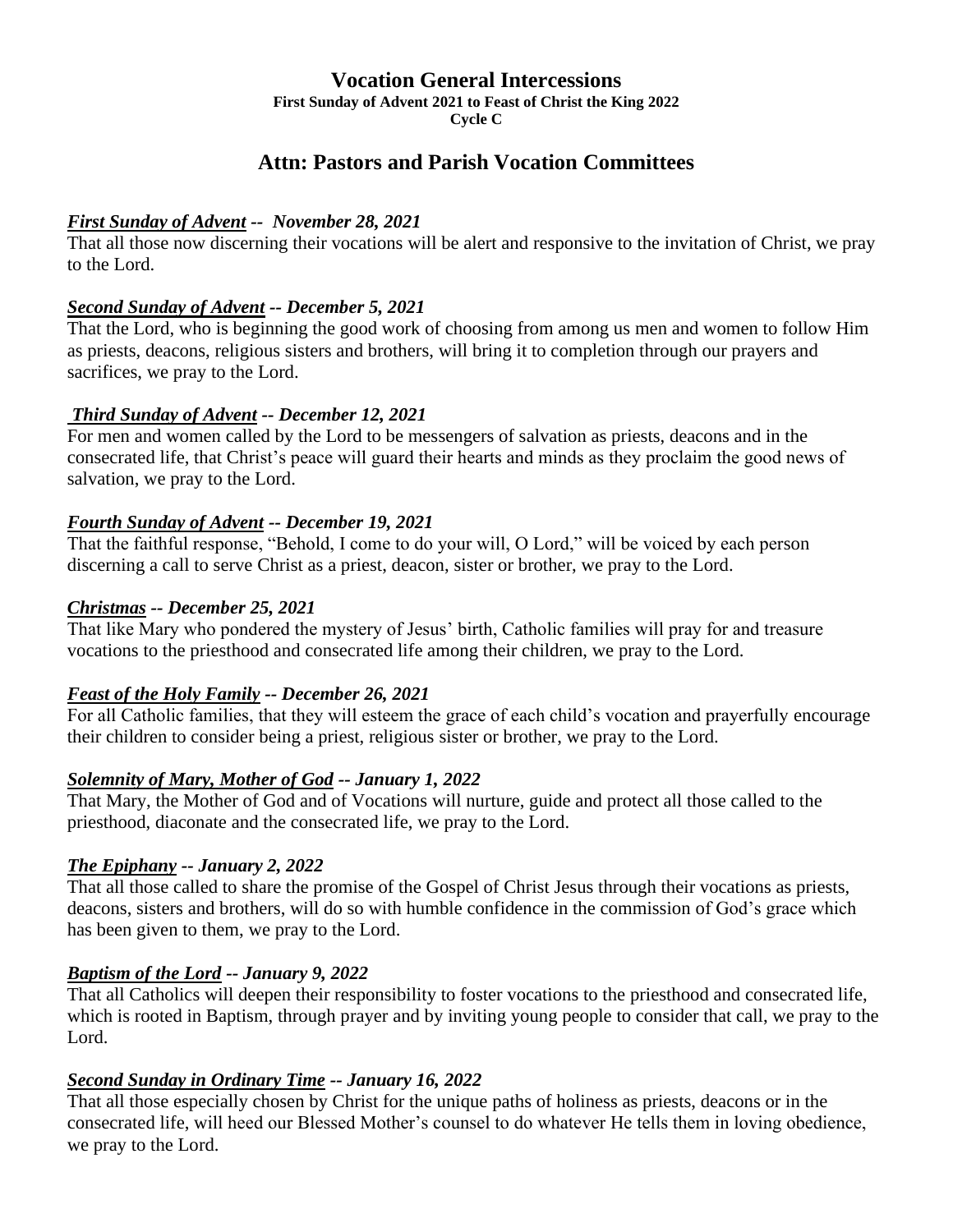### *Third Sunday in Ordinary Time -- January 23, 2022*

For all men and women called by Jesus to teach the Gospel as priests, deacons, sisters and brothers, that the joy of the Lord will remain their strength during their discernment, formation and mission, we pray to the Lord.

#### *Fourth Sunday in Ordinary Time -- January 30, 2022*

That all those called to follow Jesus in the priesthood or consecrated life will allow the Holy Spirit to strengthen them each day in their vocation and mission, we pray to the Lord.

#### *Fifth Sunday in Ordinary Time -- February 6, 2022 (World Day for Consecrated Life – Feb 2 nd , celebrated on following Sunday)*

For those called to the celibate life for the sake of the kingdom as priests, sisters and brothers, that they will be encouraged to follow the Lord, faithful to His choice of them, we pray to the Lord.

### *Sixth Sunday in Ordinary Time -- February 13, 2022 (World Marriage Day)*

That those chosen to share the mercy of God as priests, deacons, sisters and brothers will be faithful to the Spirit of Truth who has called them and guides them, we pray to the Lord.

#### *Seventh Sunday in Ordinary Time -- February 20, 2022*

That men and women will hear the call to proclaim the gospel "not of human origin" through their vocation.

#### *Eighth Sunday in Ordinary Time – February 27, 2022*

That all those discerning their vocation will find the direction they need and the peace of Christ through the sacramental ministry of priests, we pray to the Lord.

#### *First Sunday of Lent -- March 6, 2022*

For all men and women being chosen by Christ to follow Him as priests, deacons, sisters and brothers, that they will persevere in the face of temptations against faithfulness to their call, we pray to the Lord.

#### *Second Sunday of Lent -- March 13, 2022*

That all our priests, who bring us to the mountain of Christ at every Mass and feed us with His transforming love in the sacraments will be strengthened in their life and mission, we pray to the Lord.

#### *Third Sunday of Lent -- March 20, 2022*

That like Moses, our young people will enter more deeply into conversation with the Lord in prayer as they seek to discover their vocations in Christ, we pray to the Lord.

#### *Fourth Sunday of Lent -- March 27, 2022*

For the faithful response of all persons now being called to seek out those who are lost and bring them back to life in Christ by serving Him and His Church as priests, deacons, sisters and brothers, we pray to the Lord.

#### *Fifth Sunday of Lent -- April 3, 2022*

That priests, deacons, sisters and brothers who, for the sake of Christ have suffered the loss of all things, will flourish in their vocations and bring many souls to the knowledge of salvation, we pray to the Lord.

#### *Palm Sunday of the Lord's Passion -- April 10, 2022*

For all those being called to share in the passion of Christ as priests, deacons and in the consecrated life, that they will echo His Eternal Word of mercy in their own faithfulness to the Father's will, we pray to the Lord.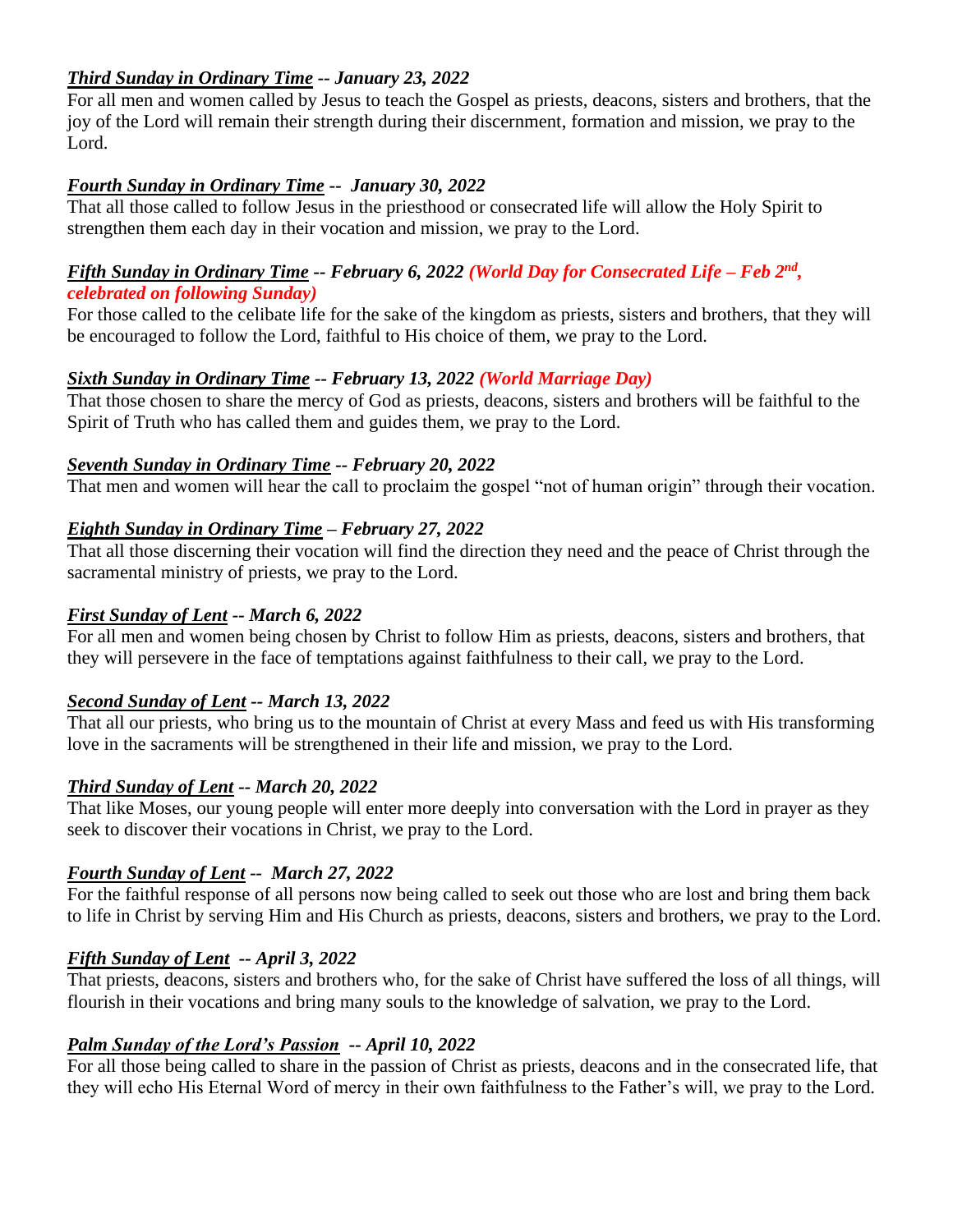### *Easter Sunday -- April 17, 2022*

That the Risen Lord, made known to us through apostolic witness, will grace many more men and women to answer the call to proclaim His life, death and resurrection as priests, deacons, sisters and brothers, we pray to the Lord.

#### *Second Sunday of Easter -- April 24, 2022*

That the gift of Christ's peace will remain with all priests, deacons and those in the consecrated life who, sent in His name, proclaim the victory over the world through faith in Him, we pray to the Lord.

### *Third Sunday of Easter -- May 1, 2022 (Religious Brother's Day)*

For prayerful openness in our young people, that they will see their vocation discernment as a call to love the Lord and respond generously to His choice of them, we pray to the Lord.

## *Fourth Sunday of Easter -- May 8, 2022 – Mother's Day (World Day of Prayer for Vocations)*

That Catholic mothers will make a home for the Lord in their hearts and in their families, welcoming His call to their children, especially should He honor them with vocations to the priesthood or the consecrated life, we pray to the Lord.

### *Fifth Sunday of Easter -- May 15, 2022*

That the coming of the new heaven and new earth will be hastened though the holy lives and faithful witness of all those called to serve the Lord as priests, deacons, sisters and brothers, we pray to the Lord.

### *Sixth Sunday of Easter -- May 22, 2022*

That men and women discerning their vocation will not let their hearts be troubled or afraid, but rather will find comfort and guidance in the Holy Spirit.

## *Seventh Sunday of Easter – May 29, 2022*

For grace of confidence in prayer for all those discerning their vocation as priests, deacons, sisters and brothers, that they will be be faithful to the voice of the Good Shepherd, we pray to the Lord.

#### *Pentecost Sunday -- June 5, 2022*

That one with the Blessed Virgin Mary, in whose company the Apostles received the Holy Spirit, those now discerning their vocations will grow in their ability to recognize the Lord's call and respond with generous hearts, we pray to the Lord.

## *The Most Holy Trinity – June 12, 2022 - Father's Day*

For all fathers, who are especially called to manifest the love of the Blessed Trinity in their families and the world, will encourage vocations to the priesthood, diaconate and consecrated life among their children, we pray to the Lord.

## *The Most Holy Body and Blood of Jesus -- June 19, 2022*

That the power of the Body and Blood of Christ will encourage those being called to the priesthood, diaconate or the consecrated life to respond with confidence and joy, we pray to the Lord.

## *Thirteenth Sunday in Ordinary Time -- June 26, 2022*

That men and women called to proclaim the kingdom of God by their lives of service as priests, deacons and in the consecrated life, will have the determination to overcome every obstacle to their response through prayer and the practice of virtue, we pray to the Lord.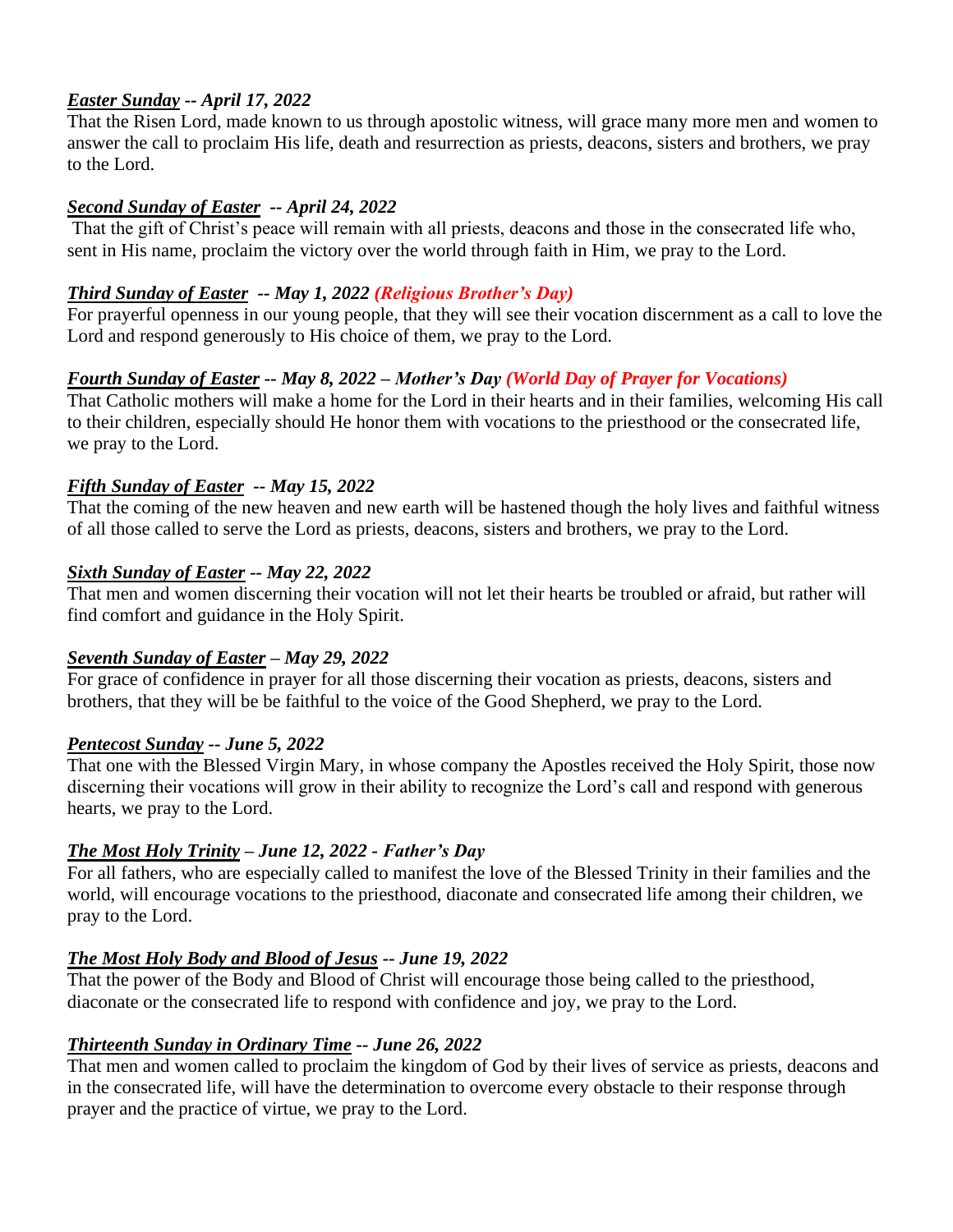### *Fourteenth Sunday in Ordinary Time -- July 3, 2022*

For an increase in our dedication to keep the Lord of the Harvest's command to pray for vocations to the priesthood, diaconate and the consecrated life, and for the holiness of all those now serving the people of our diocese in these vocations, we pray to the Lord.

#### *Fifteenth Sunday in Ordinary Time -- July 10, 2022*

That all those now discerning their vocation will be attentive in prayer and active in their response to Jesus the Eternal Word who calls them, we pray to the Lord.

### *Sixteenth Sunday in Ordinary Time -- July 17, 2022*

That like Mary of Bethany, all the priests, deacons and and men and women in the consecrated life will listen to the Lord in the silence of prayer, faithful to their choice of that better part, we pray to the Lord.

#### *Seventeenth Sunday in Ordinary Time -- July 24, 2022*

That with every "Our Father" we will be mindful of His generous goodness and ask that the Holy Spirit be given to all those discerning their vocation in Christ, we pray to the Lord.

### *Eighteenth Sunday in Ordinary Time -- July 31, 2022*

For a deepening conviction that each of us hidden with Christ in God makes His merciful love manifest through every vocation faithfully lived in Christ, to the glory of God and the salvation of His people, we pray to the Lord.

## *Nineteenth Sunday in Ordinary Time -- August 7, 2022*

That those who have been given so much in their vocations as priests, deacons and consecrated men and women will imitate the Lord's generosity as they live that gift, we pray to the Lord.

## *Twentieth Sunday in Ordinary Time -- August 14, 2022*

For all those who experience opposition in the discernment of their vocations, that they will be blessed with the grace of perseverance and encouragement, we pray to the Lord.

## *Twenty-first Sunday in Ordinary Time -- August 21, 2022*

That all those striving to enter heaven through the narrow gate of celibacy for the sake of Christ's kingdom will find strength and peace in their freely chosen discipline, we pray to the Lord.

#### *Twenty-second Sunday in Ordinary Time – August 28, 2022*

For a deeper sense of gratitude for the profoundly beautiful mystery celebrated at every Mass and for all our priests, who humbly make Christ present by the power of the Holy Spirit through the grace of ordination, we pray to the Lord.

## *Twenty-third Sunday in Ordinary Time -- September 4, 2022*

For the faithful response of all those being called by Christ to take up their cross and follow Him as a priest, deacon, sister or brother, we pray to the Lord.

## *Twenty-fourth Sunday in Ordinary Time -- September 11, 2022*

For the holiness of all those called to be examples to those who would come to believe in Christ for eternal life as priests, deacons and consecrated men and women, we pray to the Lord.

## *Twenty-fifth Sunday in Ordinary Time -- September 18, 2022*

For all those especially dedicated to making supplications, prayers, intercessions, and thanksgiving on behalf of God's people, that they will be strengthened in their vocations as priests, deacons and in the consecrated life, we pray to the Lord.